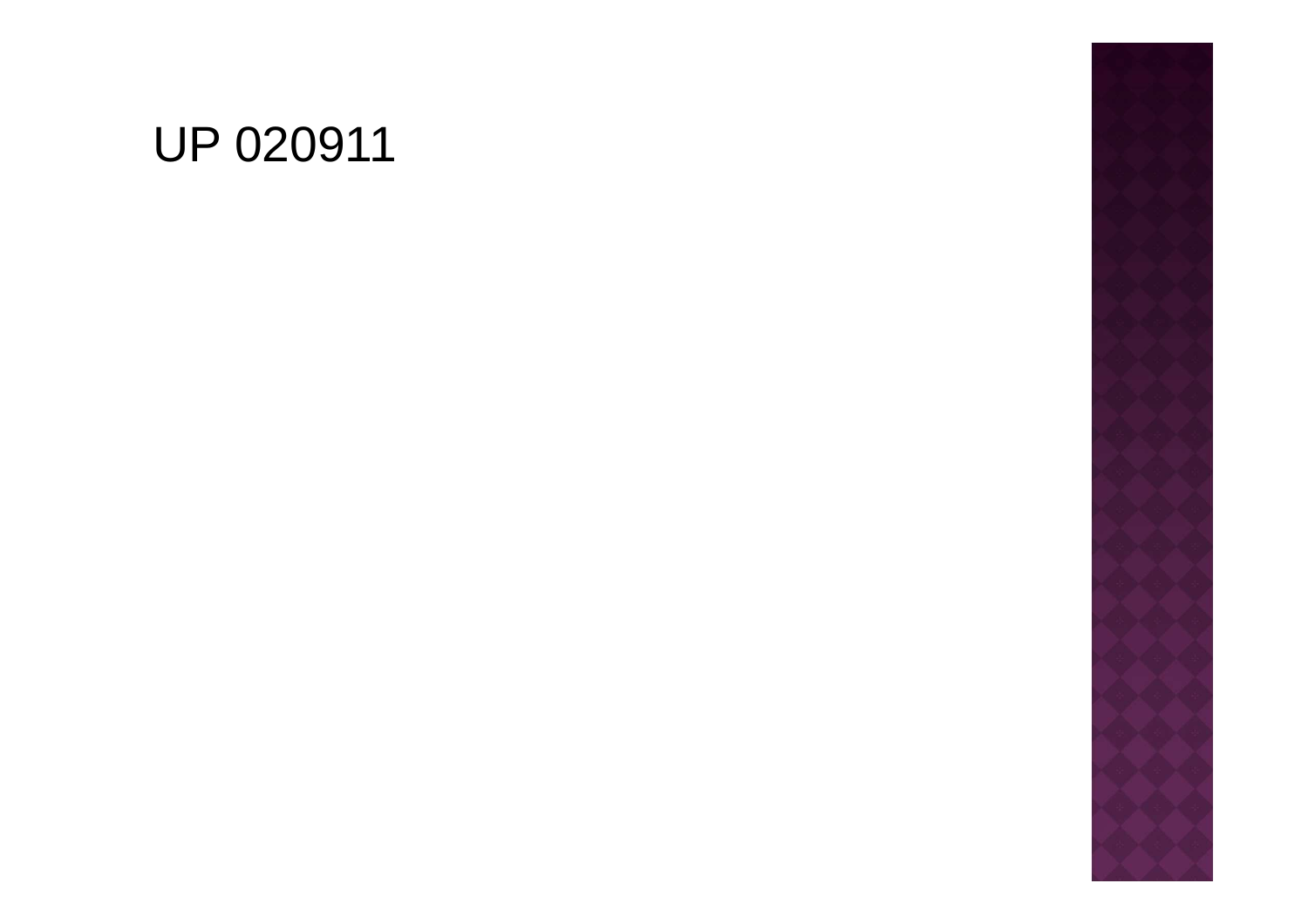# **Overall Issues widely believed to form part ofthe solution to the conflict**



**The fulfillment of Bangsamoro selfdetermination**

**Respecting the dignity of the rebel cause and the honor of their struggle, without shame or surrender**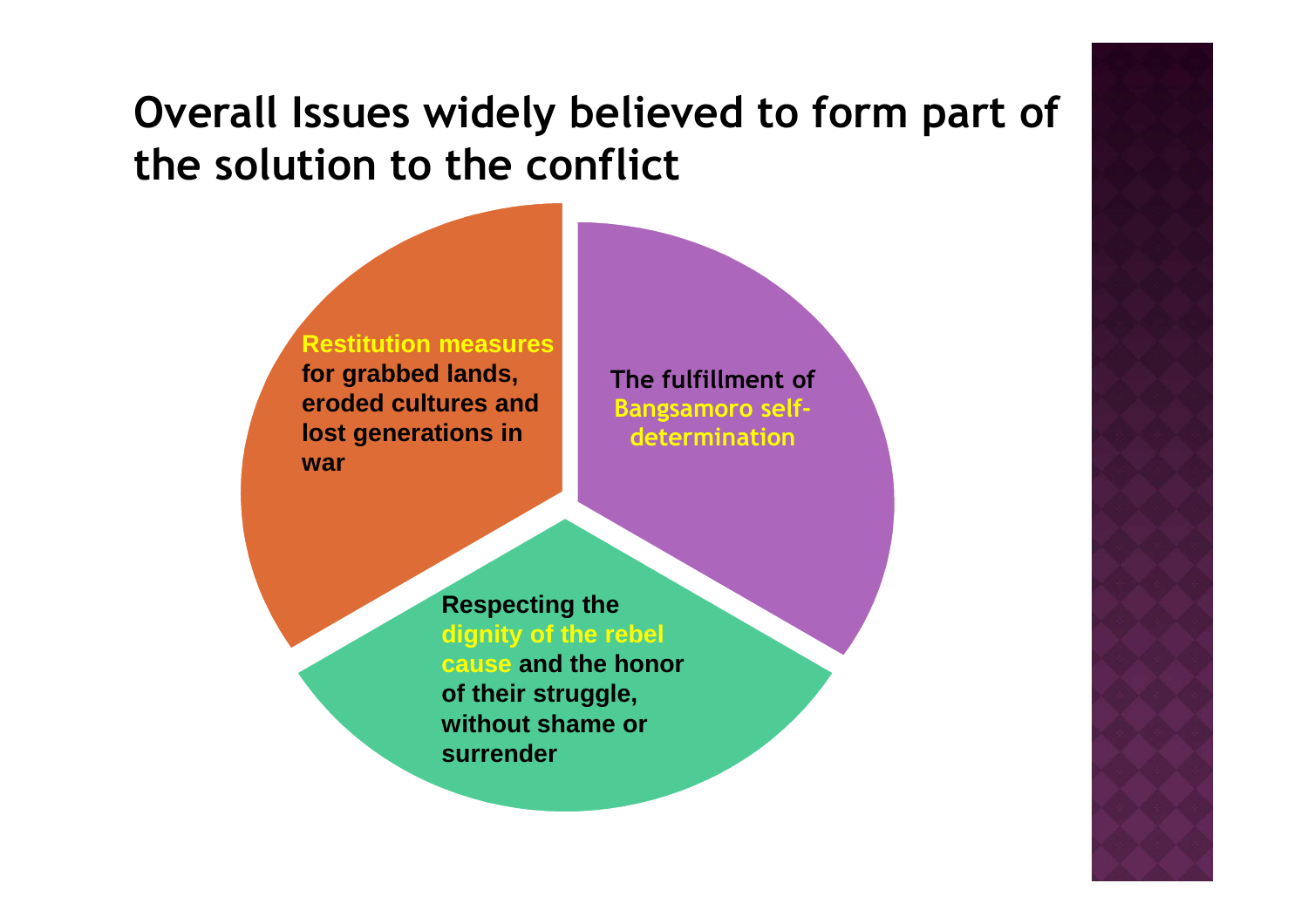## **Core Issue: Self-Determination**

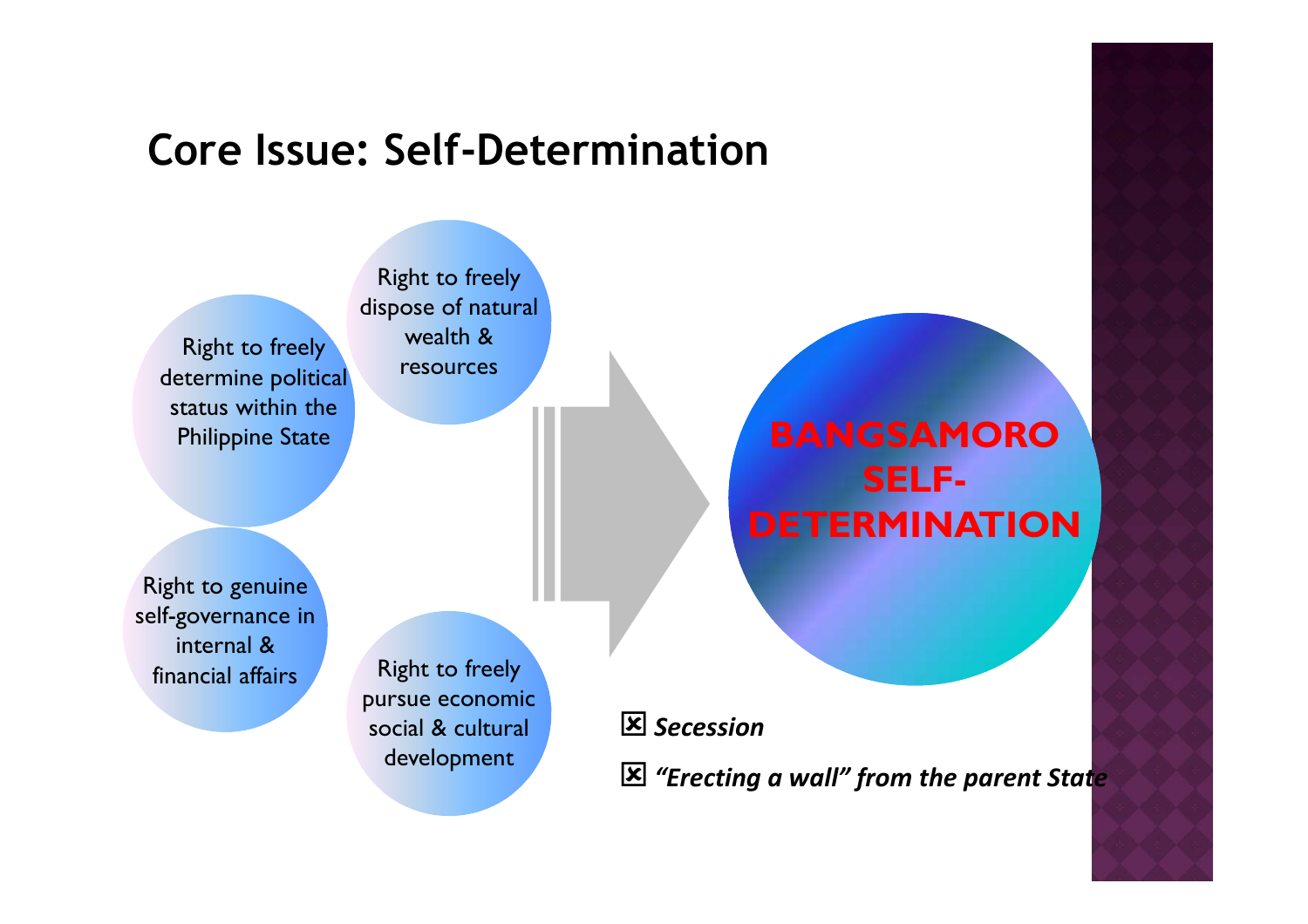# **Core Issue: Ancestral Domain**

### **"4 Strands"**

*Concept, Territory, Resources, Governance*

#### **General Principles:**

- Į *Rights of Bangsamoro people and other indigenous groups of Mindanao*
- Į *Self-governance rooted on distinct political/cultural history*
- Į *Appropriate/workable self-governance institutions for Bangsamoro people*
- Į *Bangsamoro homeland*
- Į *Adherence to IHL and HR instruments*
- Į *Joint determination of extent of Bangsamoro AD*
- Į *Utilization and development of resources within AD/AL*
- Į *Governance structures and institutions (Enhanced autonomy, Federal state)*

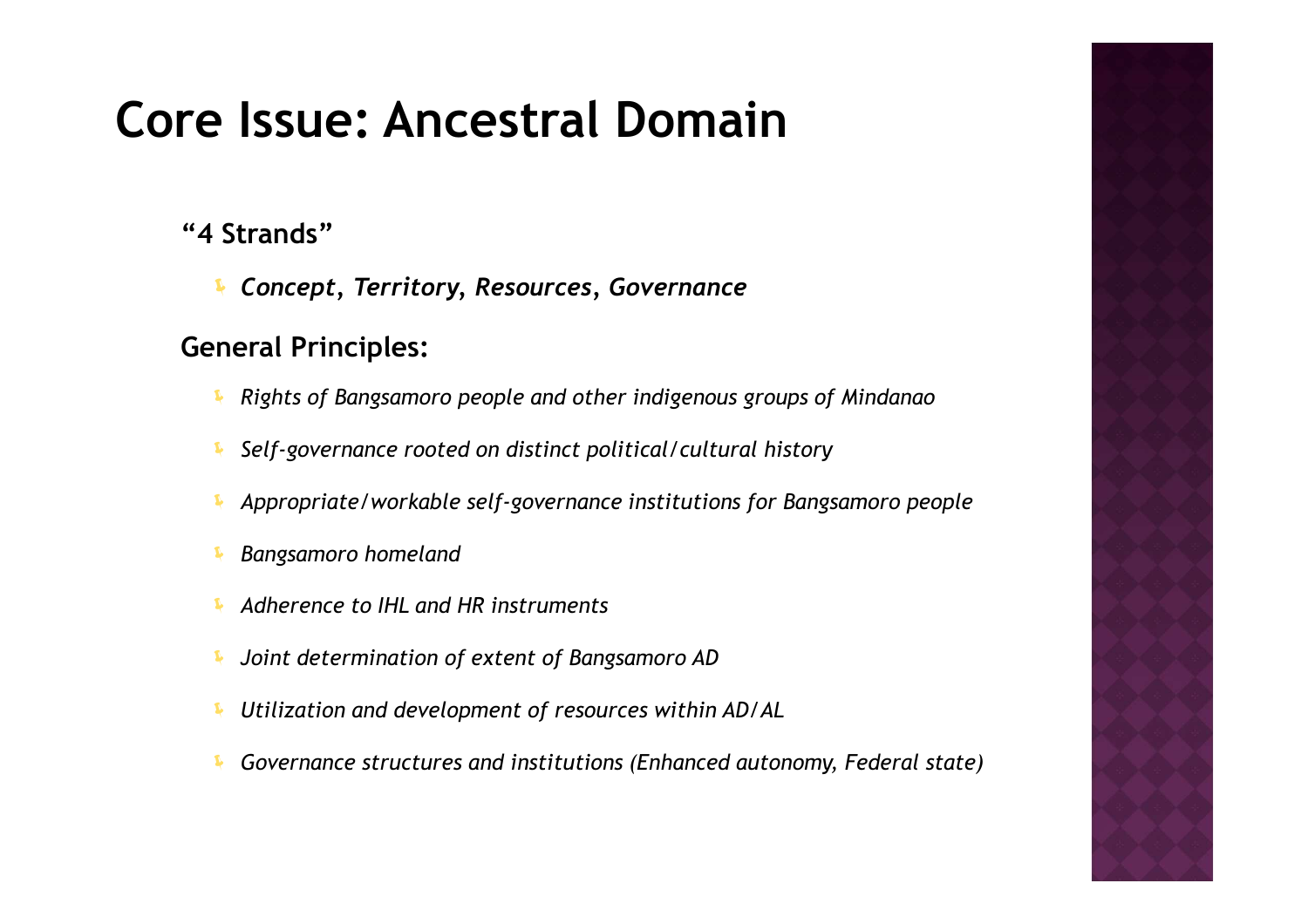# **The Issue of "Territory"**

- **•** Incorporation of more Muslimmajority areas into the Autonomous Region in Muslim Mindanao (ARMM)
- Restitution for dispossessed lands
- Wealth sharing
- **•** Freedom of choice among all

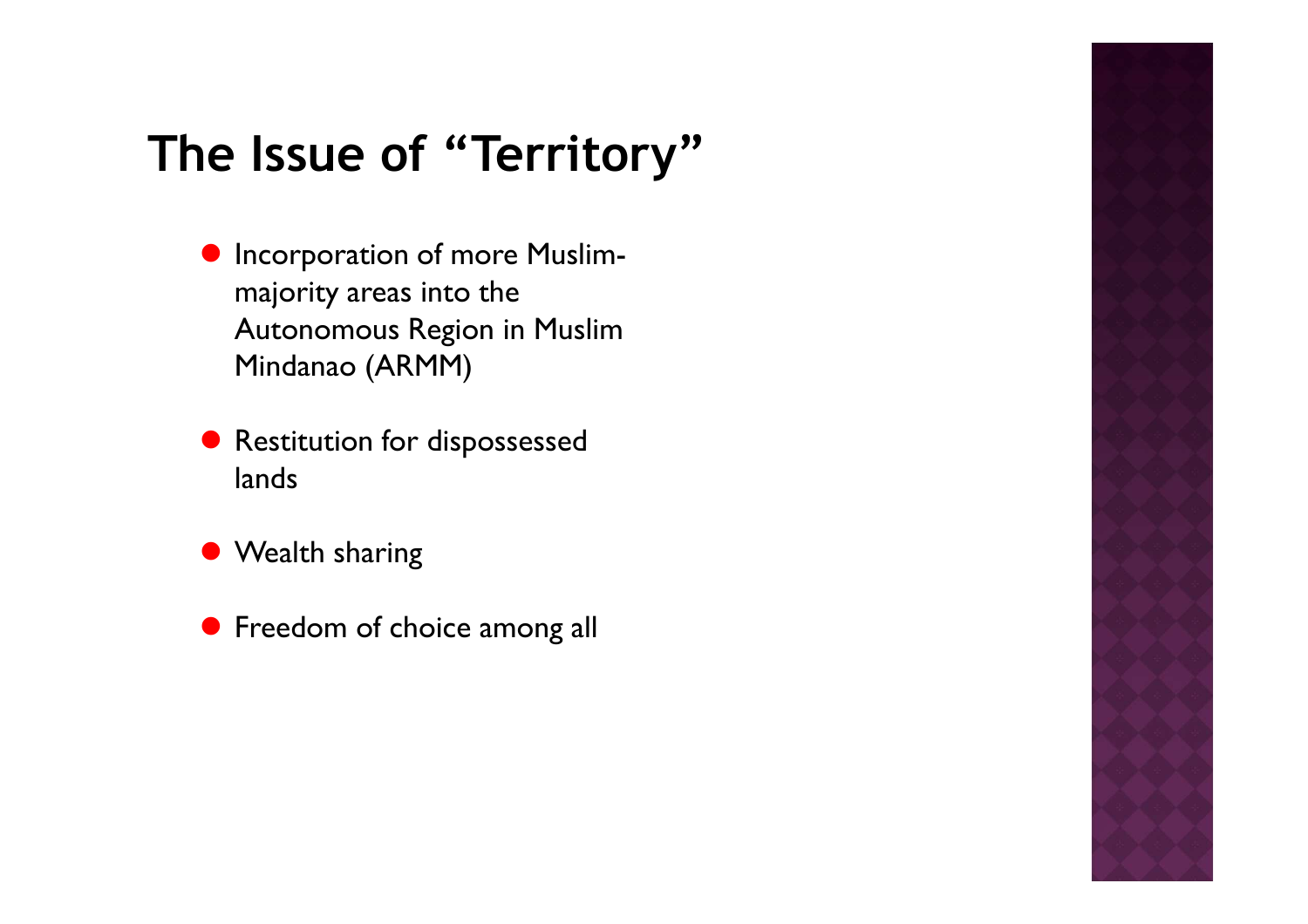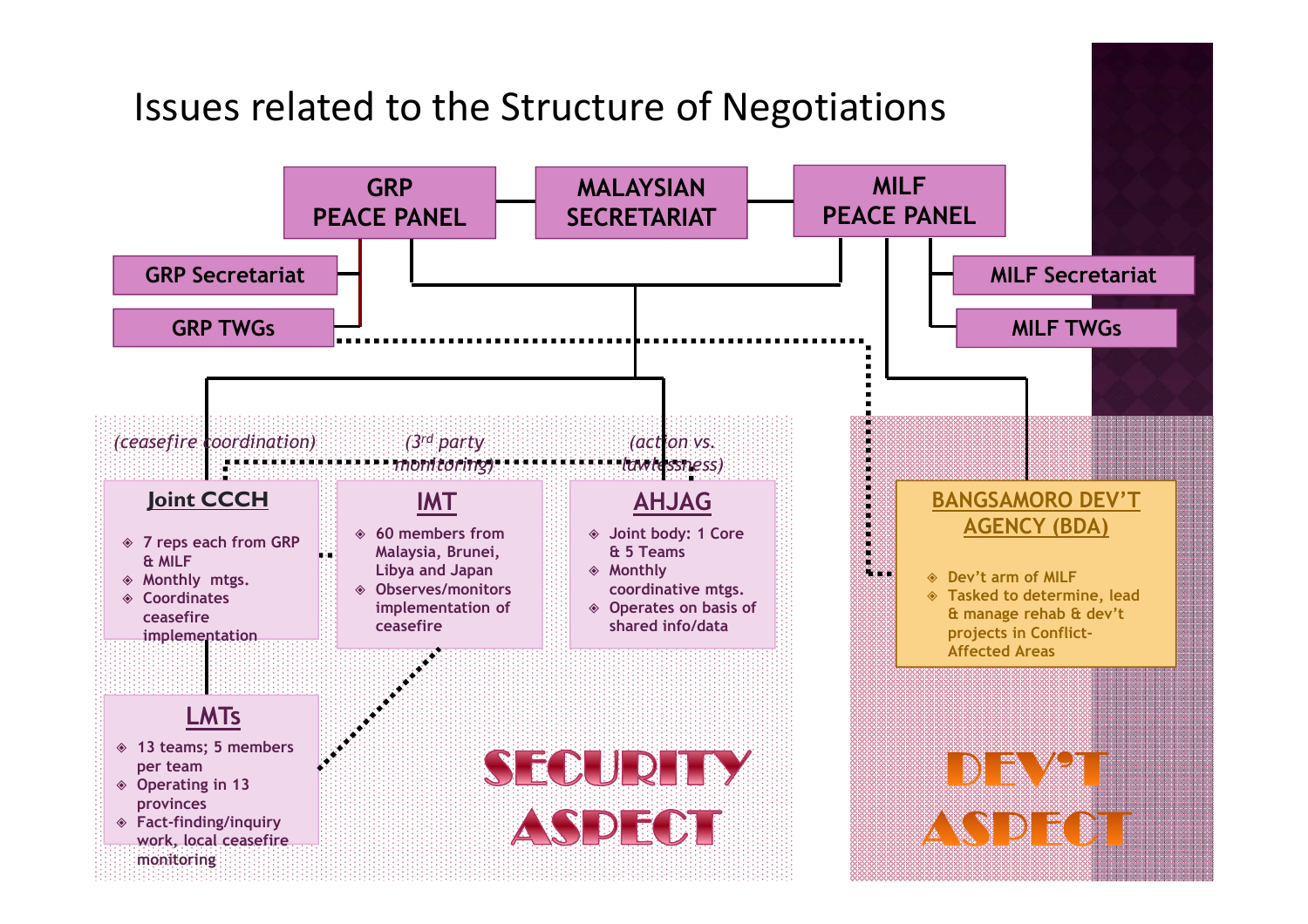

- **MNLF FPA** $\div$  Creation of autonomous
- region in Southern Philippines (ARMM)
- **→ Identified 13 provinces & 9**  cities as areas of autonomy, subject to Constitutional processes
- **★ Recognition of Bangsamoro** aspirations for selfgovernance and pursuit of religious, socio-economic and cultural development
- $\rightarrow$  Affirm unique historical and cultural evolution of the Bangsamoro people
- $\rightarrow$  Recognize inherent rights of Bangsamoro people to land and natural resources within their homeland
- $\div$  Explore new formula for selfgovernance
- $\rightarrow$  Allow direct participation in socio-economic development within ancestral domains

### **Comprehensive Peace Agreement**

Concept of Bangsamoro homeland that aims to *(a)* secure Bangsamoro identity, *(b)* protect proprietary rights and natural resources & *(c)*establish system of governance suitable for Bangsamoro people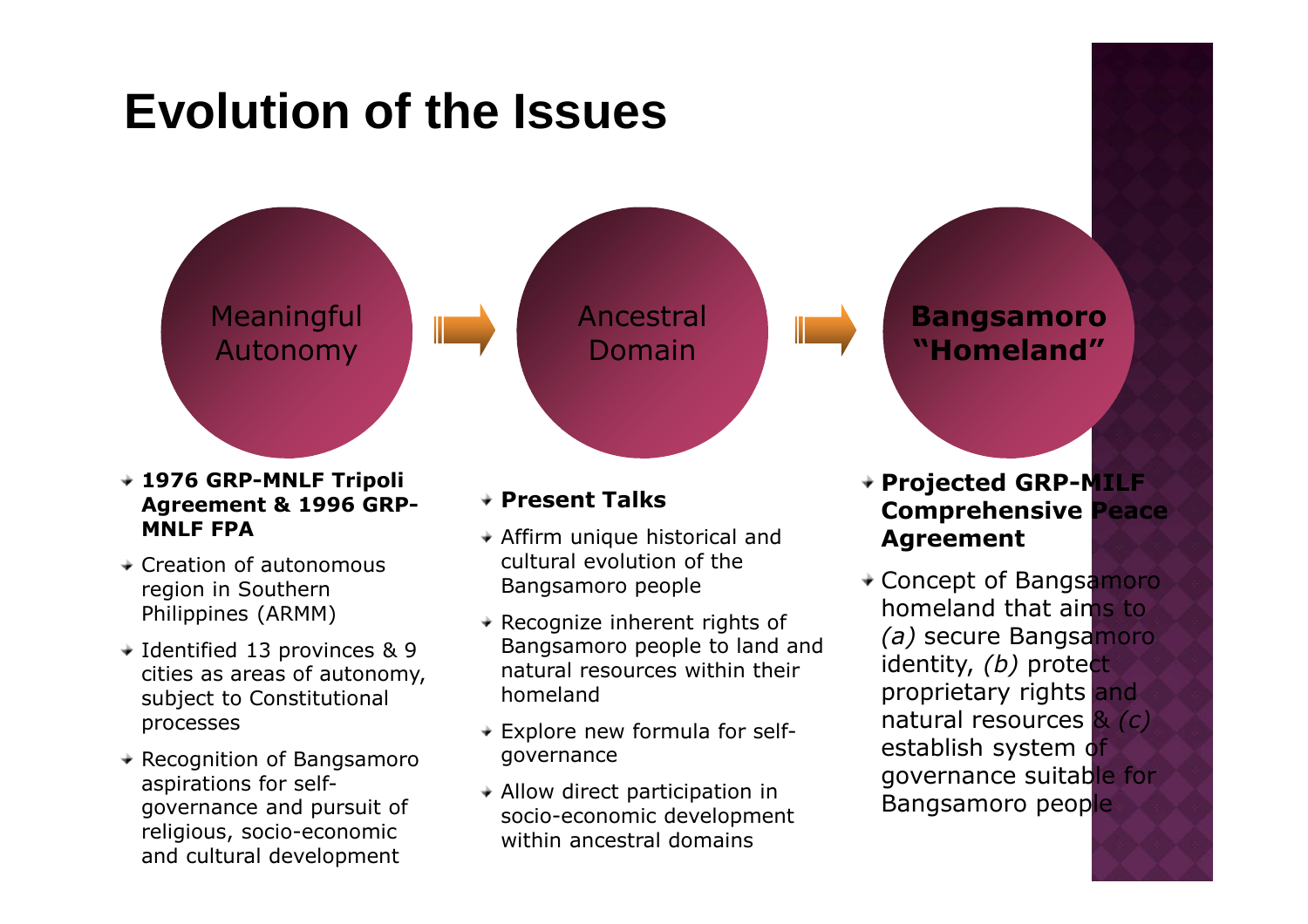### External Issues related to the Peace Talks